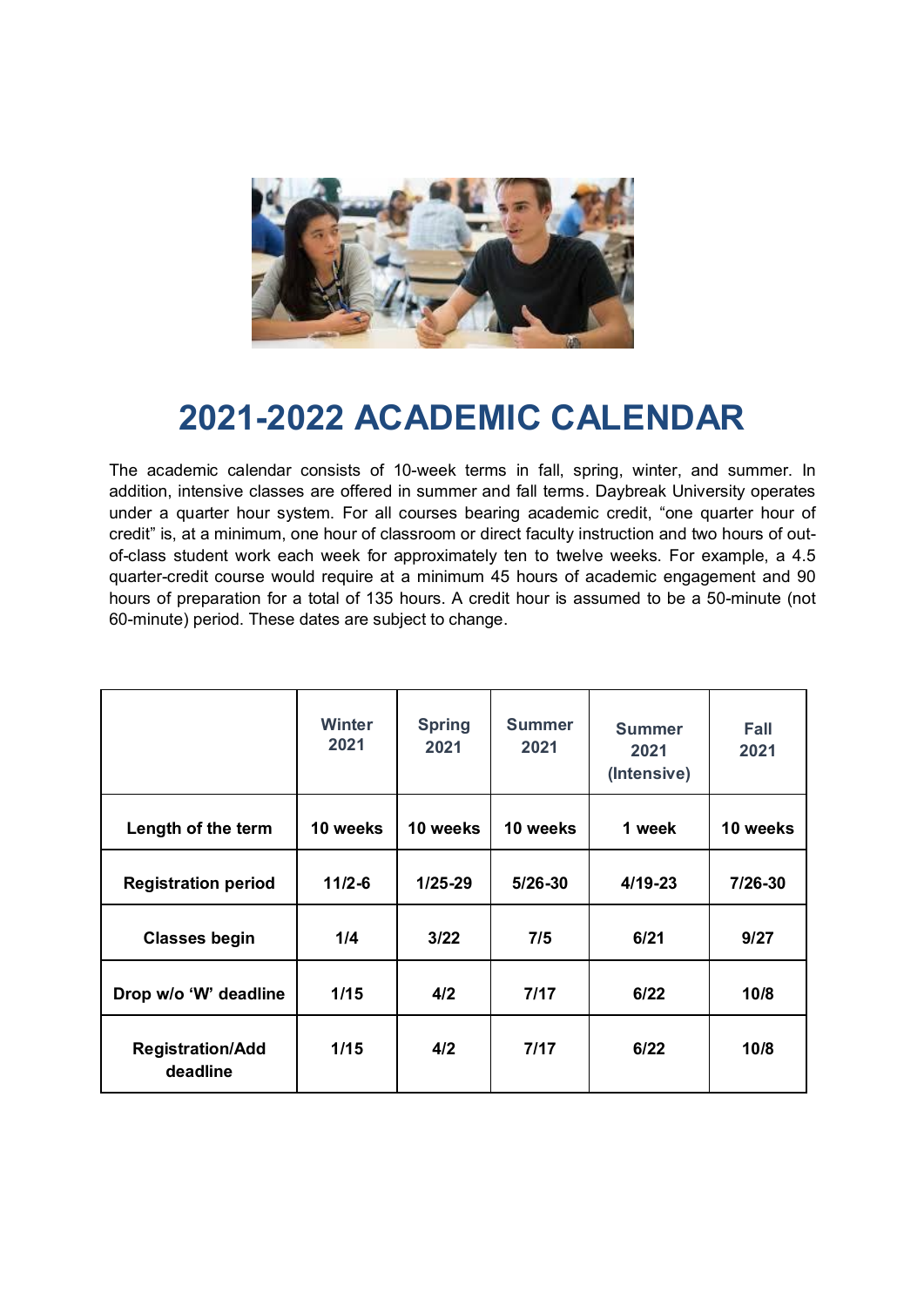| <b>Withdrawal deadline</b> | 2/12 | 4/30 | 8/13 | 6/23 | 11/5  |
|----------------------------|------|------|------|------|-------|
| <b>Classes end</b>         | 3/12 | 5/28 | 9/10 | 6/26 | 12/3  |
| <b>Grades due</b>          | 3/22 | 6/8  | 9/20 | 7/6  | 12/13 |

|                                  | <b>Winter</b> | <b>Spring</b> | <b>Summer</b> | Fall        |
|----------------------------------|---------------|---------------|---------------|-------------|
|                                  | 2022          | 2022          | 2022          | 2022        |
| Length of the term               | 10 weeks      | 10 weeks      | 10 weeks      | 10 weeks    |
| <b>Registration period</b>       | $11/8 - 12$   | $1/25-29$     | $4/25 - 29$   | $7/25 - 29$ |
| <b>Classes begin</b>             | 1/3           | 3/29          | 7/4           | 10/10       |
| Drop w/o 'W' deadline            | 1/14          | 4/8           | 7/15          | 10/21       |
| <b>Registration/Add deadline</b> | 1/14          | 4/8           | 7/15          | 10/21       |
| <b>Withdrawal deadline</b>       | 2/11          | 5/6           | 8/12          | 11/18       |
| <b>Classes end</b>               | 3/11          | 6/3           | 9/9           | 12/16       |
| Grades due                       | 3/22          | 6/14          | 9/20          | 12/27       |

## **Holidays**

- · New Year's Day
- · Martin Luther King, Jr. Day
- · Presidents' Day
- · Memorial Day
- · Independence Day
- · Labor Day
- · Thanksgiving Day
- · Christmas Day

## **Calendar and Course Credits**